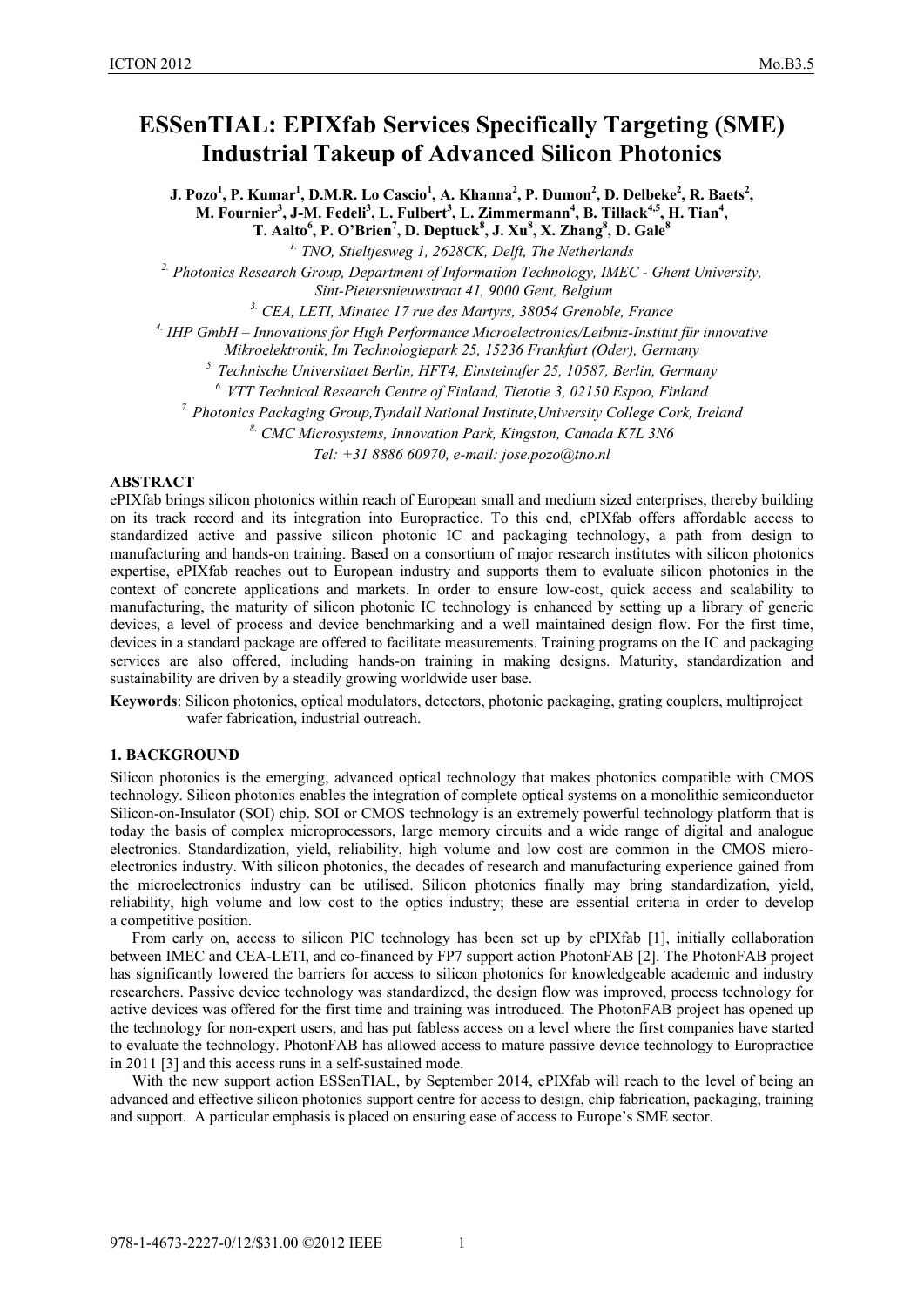#### **2. SILICON PHOTONICS TRANSFER TO EUROPEAN INDUSTRY**

For a wide range of SMEs, it is only possible to explore and adopt an advanced technology in collaboration with major research institutes. ePIXfab organizes a number of critical support measures to enable European industry, and specifically SMEs, evaluate and develop silicon photonics technologies. This is achieved through access to a highly experienced consortium of partners, including some of Europe's major photonics research centres. The research institutions in the consortium already have a large industry network and are building on this network through a range of outreach activities to educate European industries about the means through which silicon photonics can be developed and evaluated.

#### **2.1 Feasibility studies and hands-on training**

ePIXfab supports this transfer through the organisation of dissemination, tutorials and training events, organized by the partners at their own facilities and by supporting first technology evaluations of SME business cases. ePIXfab supports the human resources to facilitate the initial technology feasibility study and manufacturing roadmap in collaboration with the SME, an initial go/no-go analysis to invest in further development.

#### **3. PHOTONIC CIRCUITS STANDARIZATION AND MULTI-PROJECT WAFER**

For both SMEs and academic researchers, cost-effectiveness and low-threshold are essential. ePIXfab supports access to advanced silicon photonics for SMEs and researchers by offering a cost-shared MPW service, and since 2006 one of the main tasks of this foundry has been the standardization of building blocks. Between 2012 and 2014, ePIXfab will standardize the current foundry offer so that cost-effective early R&D on complex optical systems (involving passive and active devices) on a chip becomes possible.

#### **3.1 New generic building blocks**

Whereas previously only passive devices were standardized, ePIXfab will make also a number of active generic building blocks available. In this section, these new generic active building blocks are described by briefly reviewing some relevant consortium's publications. These generic devices will work at 1550 nm wavelength and have a performance useful for circuit and systems R&D on a wider range of applications, from datacom to sensing, not optimized for one specific application.

# **3.1.1 Photodiodes based on monolithic Germanium integration.**

Lateral p-i-n germanium photodetectors are grown at the end of silicon waveguides by selective epitaxial growth. Optical bandwidth of up to 120 GHz can be achieved in practice in a 10 μm long Ge photodetector. In addition, a responsivity of 0.8 A/W at 1550 nm was measured [4,5]. In L. Vivien, *et al.* [4], pin germanium photodetectors selectively grown at the end of silicon waveguides are described.

# **3.1.2 Optical modulators, based on p-n junctions.**

D.J. Thomson *et al.* [6] and G.T. Reed *et al.* [7] demonstrated modulators at 40 Gb/s on silicon-on-insulator using the carrier depletion effect in a MZI configuration. A p-n junction is set up at the edge of the waveguide rib by doping with n-type and p-type on the opposite sides of the waveguide. During reverse bias, due to higher n-type doping the depletion region extends mainly into the waveguide rib. The highly doped regions in turn provide ohmic contacts to coplanar waveguide electrodes for driving the device. It was a part of HELIOS under FP7. In a recent demonstration, modulation at 50 Gb/s has been achieved by D.J. Thomson *et al.* [8].

#### **3.1.3 Tuning elements, based on thermo-optic tuning.**

Thermal tuning of cavity resonances can be achieved by making contact pads of Ti/ TiN, Cu etc. as shown by W. Bogaerts, et al [9] and Dries Van Thourhout, et al. [10]. Heater technology allows demonstrating on-chip wavelength tunability of components.

#### **3.2 Standardization rules**

A level of process/device performance metrics will be agreed across foundries:

- Basic benchmarks will be set up for (standardized) passive and active devices. Examples are waveguide loss, detector sensitivity, modulator insertion loss, etc.
- The fabs will implement these metrics and data will be publicly available. This will allow customers to get a better view of process performance. The implementation of these metrics based on wafer test capabilities developed also in ePIXfab, will be included in the foundry price.

# **4. PACKAGING**

In order to make silicon photonic IC technology useful for companies to evaluate, access to packaged devices and devices with a level of integration with electronic driver circuits is needed. ePIXfab will foremost setup access to low-cost package solutions for R&D purposes. In addition, the ePIXfab partners have hybrid integration solutions in house that they offer complementary to the platform.